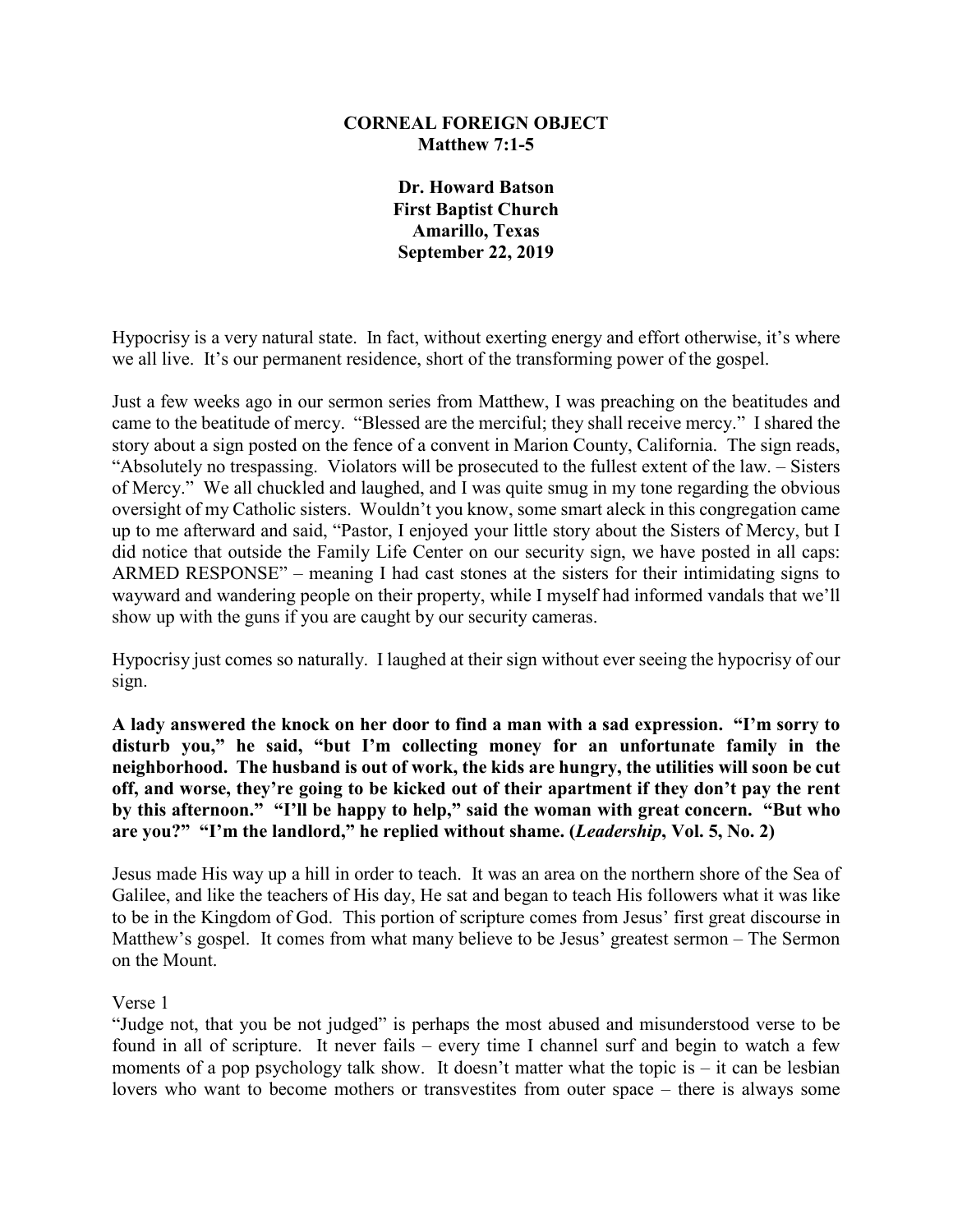passion filled, Bible thumping, immature believer who stands up and shouts, "Hell. Hell. You will all burn in Hell." What a witness. Just as soon as he is finished embarrassing the cause of Christ, someone else in the audience – a self-proclaimed Bible scholar – will rebuff, "Judge not, lest you be judged." The audience will clap and cheer since God's Word has most certainly been shown to be on their side.

What does this verse mean? Is Jesus calling His disciples to suspend moral judgment? Is Jesus demanding that His disciples never label any behavior as sinful or wrong? Is He telling His followers it is never their place to decry the sins of the nations around them?

While many would-be theologians would like to make this verse mean just exactly that, this was never the intent of the words as they rolled off the lips of our Lord. For in the same sermon, on the same occasion, in the same context, He calls for His followers to be very discerning when it comes to those around them.

We can be sure of several things about this passage.

I. We can be sure that our Lord's injunction to "judge not" cannot be understood as a command to suspend our moral judgment, to turn a blind eye to sin, to eschew all criticisms and to refuse to discern between truth and error, goodness and evil.

How can I be sure that Jesus does not want us to suspend our faculties that allow us to judge between right and wrong behavior in ourselves and in others?

A. To behave in such a way would contradict the very nature of humanity, whose creation in God's image includes the ability to make value judgments – to make judgments about right and wrong.

B. For another thing, much of the Sermon on the Mount is based on the assumption that God's people will (and really should) use our critical powers. For example, we have repeatedly heard His call to be different from the world around us and that we are to develop a righteousness which exceeds that of the Pharisees. We are not to be like the hypocrites in our piety or like the heathen in our ambition. But how can we possibly obey His teachings unless we first evaluate the performance of others and then ensure that our behavior is different from and higher than theirs?

In like vein, in Matthew 7, this very command not to judge others is followed almost immediately by two further commands: to avoid giving what is holy to dogs or pearls to pigs (verse 6), and to beware of false prophets (verse 15). It would be impossible to obey either of these commands without using our critical judgment. In order to determine our behavior towards dogs, pigs and false prophets, we must first be able to recognize a dog, a pig, or a false prophet. And in order to do that we must exercise some critical judgment.

Finally, I can be sure that Jesus is not asking us to suspend moral judgment by what is taught elsewhere in scripture. In 1 Corinthians 5, Paul makes it clear that Christians are to judge those in the church. Concerning the man who sinned in the church, Paul said, "I have already passed judgment on the one who did this, just as if I were present. Likewise," he said, "what business is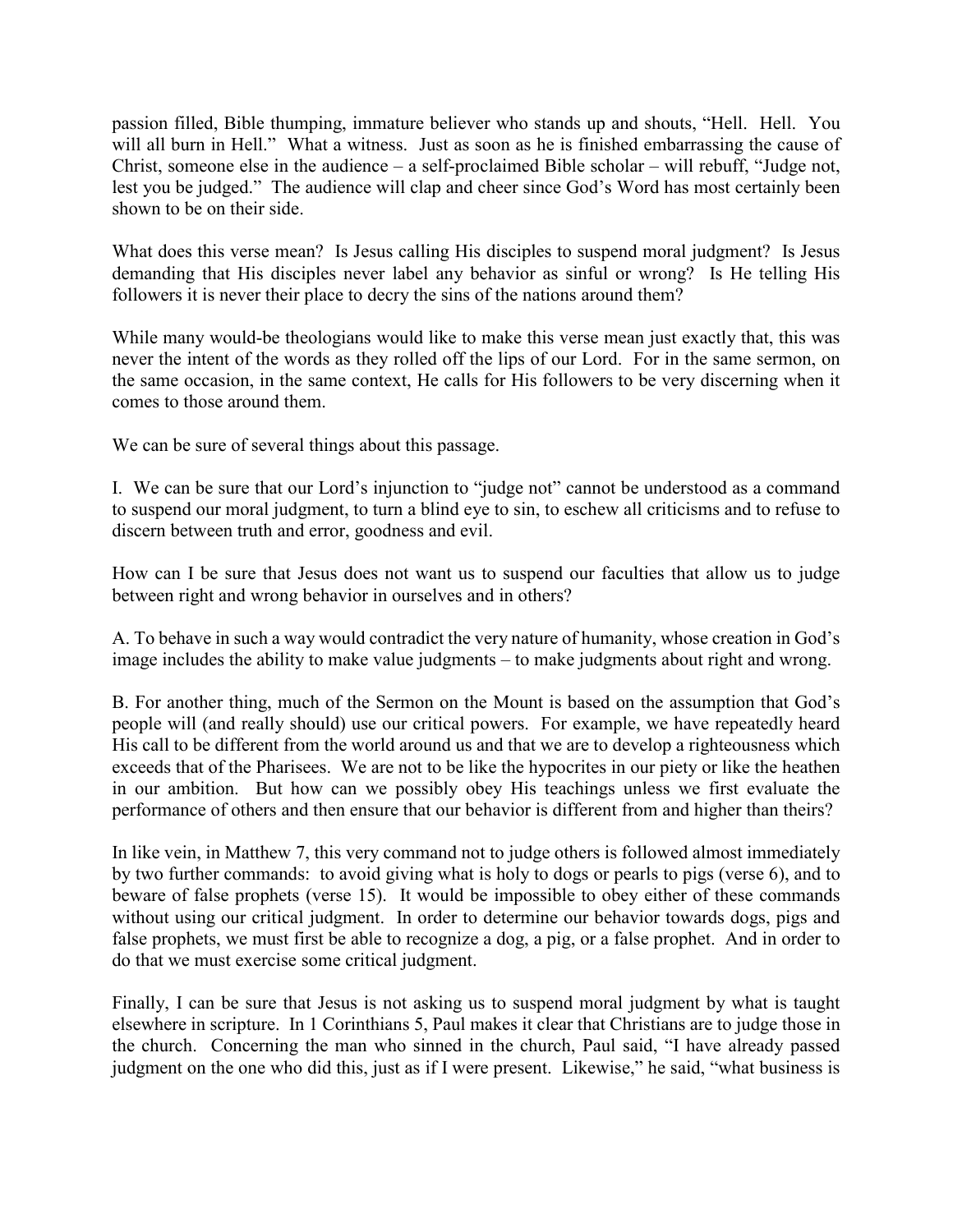it of mine to judge those outside the church. Are you not to judge those inside? God will judge those outside. Expel the wicked man from among you."

Paul also said, "Do you not know that we will judge angels? How much more, the things of this life?" (1 Corinthians 6:3). In 1 John, the Apostle John (like the Apostle Paul) teaches the same thing. He said, "Dear friends, do not believe every spirit, but test the spirits to see whether they are from God; because many false prophets have gone out into the world." If you can't judge someone as a false prophet, you may be deceived in other words. And in Revelation 2:2, it is said in the letters to the churches, "I know that you cannot tolerate wicked men, and you have tested those who claim to be apostles but are not, and have found them false."

So we can be absolutely, positively certain that Jesus is not saying that we must stop utilizing our moral discernment. This statement comes in the Sermon on the Mount, Jesus' most morally rigorous discourse. It is in this particular sermon that we're told that we are no longer to commit adultery, but we're not to lust. Not only are we not to murder, but we're also not to hate. We can only act thusly when we have, indeed, made moral decisions.

II. The second lesson that is clear in this passage is that Jesus does want us to judge because He proceeds to give us instructions on how to judge. And that way of judgment is to realize that as we judge others, we are also judging ourselves.

Put another way, judgment is always a community matter. We live in a society that holds up privatized morality – an individual morality. But in fact, discerning good from evil in ourselves and in others is not – is not a private matter.

That's what we're taught on television and by our society. Ellen DiGeneris said on television, "My God is not a judgmental God. My God does not judge."

That may be true of "her image of God," but if that is so, her God is not the God of the scriptures.

What the passage does say is that there is an irrevocable connection between judging others and the judgment we, ourselves, receive. The order of judging oneself before judging others is important. But we judge ourselves in order, the passage says, that we might help in the judgment of others. We take care of our own sin, we discern our own sin so that we can then help discern sin that is causing destruction in others.

It's very true that there is a tendency to minimize our own faults and exaggerate the faults of others. We have a rosy view of ourselves and a jaundiced view of others. **I am reminded of the lady who walked into a psychiatrist's office with a strip of bacon over each ear and a fried egg on top of her head. She said, "I've come to talk to you about my brother."**

**H. A. Ironside tells us the story of an incident in the life of a man called Bishop Potter. He was sailing for Europe on one of the great transatlantic ocean liners. When he went on board, he found that another passenger was to share the cabin with him. After going to see the accommodations, he came up to the purser's desk and inquired if he could leave his gold watch and other valuables in the ship's safe. He explained that ordinarily he never availed**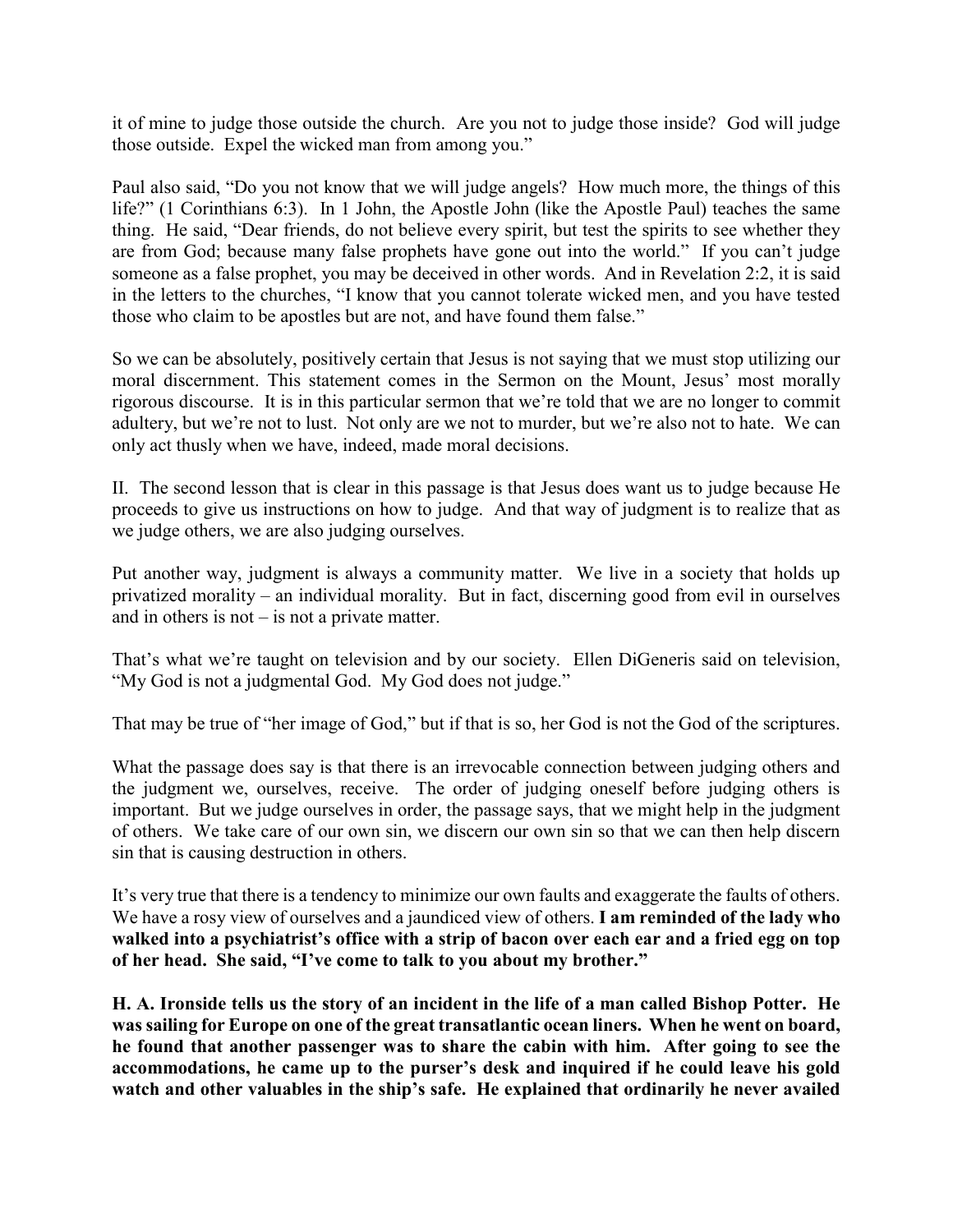**himself of that privilege, but he had been to his cabin and met the man who was to occupy the other berth. Judging from his appearance, he was afraid that he might not be a very trustworthy person. The purser accepted the responsibility for the valuables and remarked, "It's all right, Bishop, I'll be very glad to take care of them for you. The other man has been up here and left his for the very same reason."**

Yes, the passage doesn't tell us not to judge, it just tells us how to judge. And when we judge we must realize that it is a social event. When we judge others, we judge ourselves. Together we come before the throne of God.

## **John Wesley said, "The gospel of Christ knows of no religion but social; and no holiness but social holiness." (A. J. Conyers, "The Forsaken Art of Christian Judgment," George W. Truett Theological Seminary Convocation, Baylor University)**

Jesus is really saying that only those who are willing to submit to judgment can judge. Only those who have the log taken out of their eye can see clearly to take the speck out of someone else's eye.

Strange title for our sermon today, "Corneal Foreign Body," but I hope you have pieced together its meaning. I have a long history and present relationship with corneal foreign bodies. While in college, I was lifting weights, exercising, and a little piece of iron from the dumbbell fell into my eye, embedded itself into my cornea, and began to rust. The pain was absolutely excruciating. I went to an optometrist, who extracted the little piece of metal out of my eye, brought me great relief, and then sent my insurance a bill for removing a "corneal foreign body."

I'm not afraid of many things, but I am terrified of corneal foreign bodies. I have this unbelievable propensity to get something in my eye. My optometrist will tell you I am a regular visitor, and every time it's the same – he has to remove a corneal foreign body. It begins with a little pain, a little dryness, a little itching, then a red eyeball, and then a trip to have the trash extracted from my eye.

It's a psychological phenomenon, too. You can be weed-whacking a hundred yards away, and I will guarantee you it won't be long until I feel and am harmed by a corneal foreign body. So if anybody in this room is an expert on specks in the eye, let me tell you I've been there, done that, and expect to be there again.

Before you attempt to remove the log out of your brother's eye, first get the sawdust, the corneal foreign body, out of your own.

In fact, we often set arbitrary standards. We establish them before or after the person even commits the act. They are portable rules, easily exchanged for other arbitrary decrees. They can be completely inconsistent standards, yet remain in our judgmental carrying case. We, as arbitrary judges, carry with us ammunition for any side of any battle.

We have to be careful, so careful, that we're not hypocritical, that we're not jaundiced in our view of others.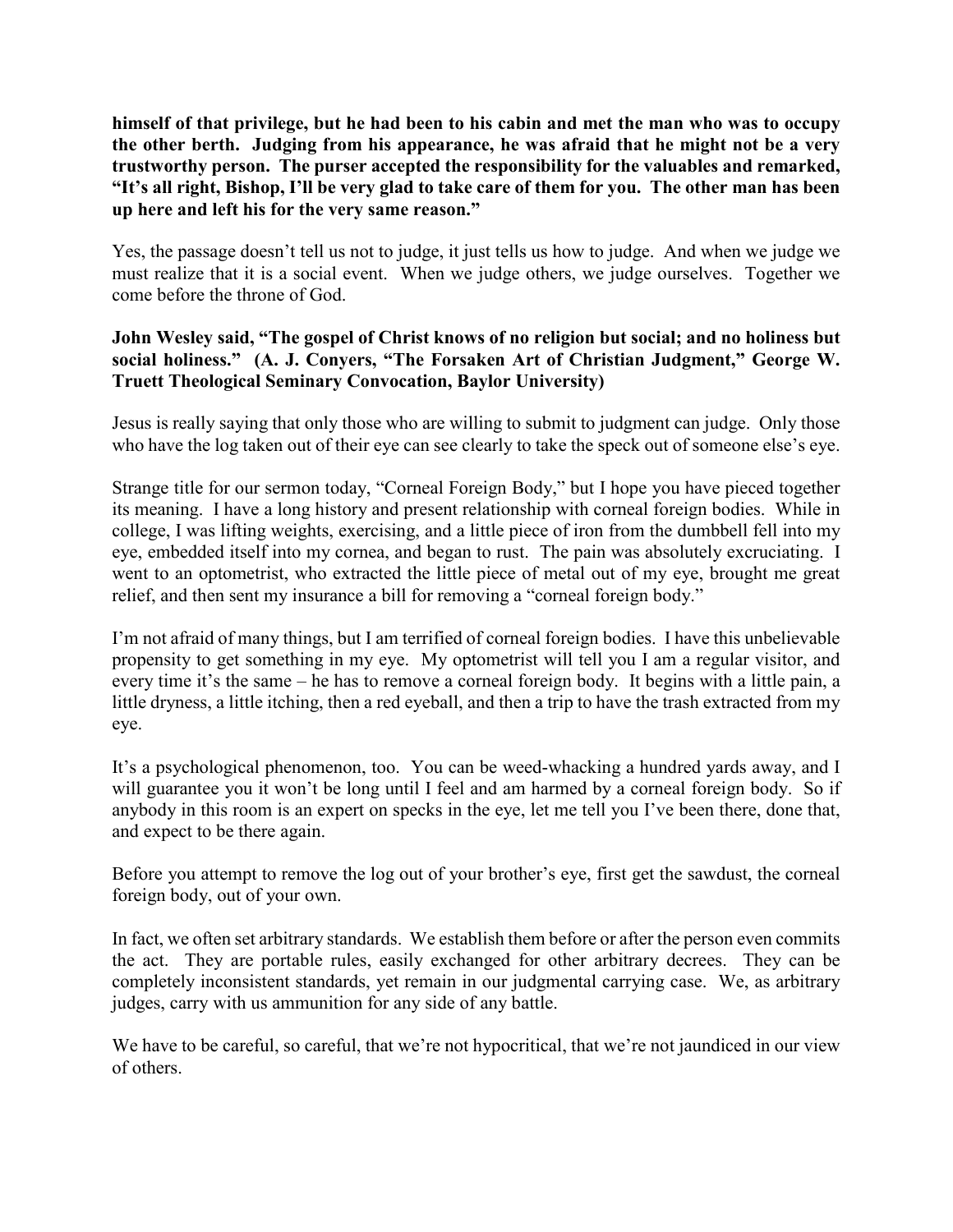We set up false criteria and we judge others based upon our own strengths. We compare their weaknesses against our strengths. I had a roommate once in college who always kept – I mean always kept his car absolutely spotless. It was a baby blue General Motors car with a white canvas top. It looked as if he had just left the car wash every single day. "You know," he said on one occasion, "you can tell a lot about a person by the way he keeps his car."

When we judge others based upon our strengths compared to their weaknesses, we begin to feel really good about ourselves. That type of judging makes us feel superior.

## **Alexander Pope expressed the problem well. Of all the causes which conspire to blind Man's erring judgment and misguide the mind, What the weak head with the strongest bias rules, Is pride, the never failing vice of fools. (An Essay on Criticism, II)**

We judge ourselves less harshly because we see ourselves in light of our intentions and motivations, which are invisible to others. We view others predominately in light of the behaviors which are visible to us. When we evaluate ourself, we know that even when our actions are not perfect, at least we meant well. Since we have the inside story on ourself, we tend to be more patient and less harsh in our judgment of ourself. Unfortunately, we seldom try to understand other people's attitudes and behaviors from their own perspectives, from their own frames of reference.

Be careful when you judge. You set up a standard for yourself.

In Romans 2:3, Paul says something similar when he writes, "So when you, a mere man, pass judgment on them and yet do the same things, do you think you will escape God's judgment?" The Apostle Paul is saying that whenever you, a mere man, make judgments you better make sure that you do not do the same things.

III. There is a third thing I think the passage really does say. While it does not tell us not to suspend moral discernment, while it does not tell us that we can behave any way we want to behave and not expect to receive a word of warning from our brothers and sisters in Christ (it just doesn't fit the comprehensive picture of scripture or the comprehensive picture of church discipline), third, it is true that we must be careful to spend most of the time evaluating ourselves and not most of our time evaluating others. And, certainly, we don't evaluate others until we have honestly evaluated ourselves.

I told this story at his funeral and the family chuckled, so I think it's fair game to repeat here.

Years ago, First Baptist Church purchased the old doctor's building right down the street from here. The building was then an orange brick, you may remember, with an aqua blue trim. Maybe the perfect colors at some point in time, but not so much for today's color palette. We decided to paint the brick and the trim to match the rest of our campus – to tone down the aqua blue to beautify the property. It is now our International Ministries Center. We were putting a bright white primer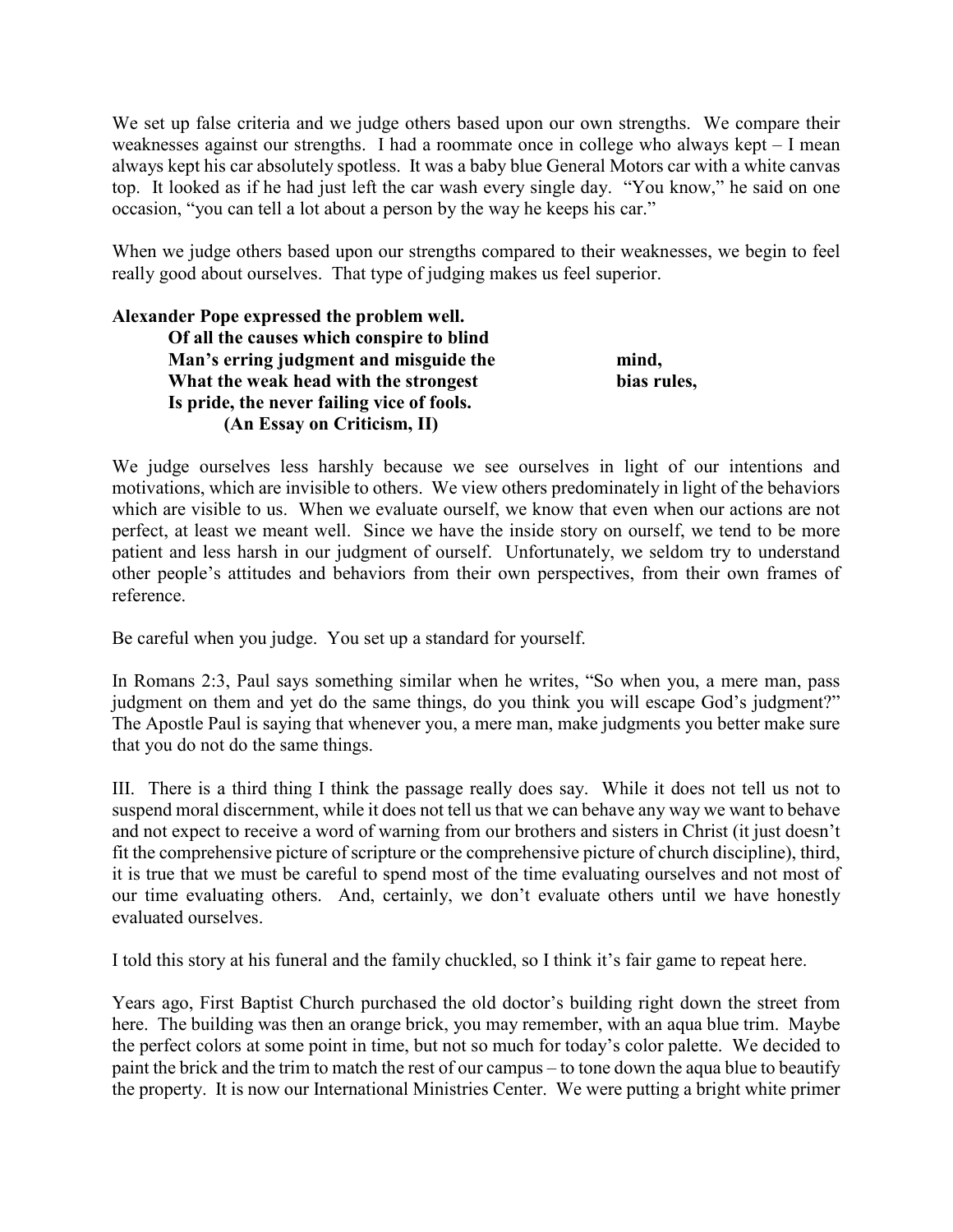coat on the brick. That's when I received a phone call. The message was left on my answering machine. In fact, I had not yet met Rufus Gaut, but he introduced himself on my answering machine as he proceeded to inform me that one should never ever paint brick. It was a maintenance nightmare, and it just wasn't a good idea. It was going to ruin downtown. As I listened to Rufus's long message, I realized that he owned the property across the street from the newly acquired property of First Baptist Church, and he was worried about us bringing down his property values by painting our brick. He was about to put his property on the market.

"Wait a minute," I thought to myself. "Rufus is calling from a painted brick building. How can that man be sitting in his painted brick building and lecture me about the fact that one should never, never ever paint brick." I picked up the phone. "Rufus, this is Howard Batson at First Baptist Church. I received your message, and I want you to know that's just a prime coat. It's going to look really nice. In fact, we're trying to match that really nice painted brick building across the street that has that nice beige tone. Oh, that's your building, isn't it, Rufus? That's quite an irony that you're sitting in a painted brick building while you're lecturing me on how one should never ever paint brick."

Silence on the other end of the phone.

"I see your point, Dr. Batson," he said. Rufus laughed, and we became good friends from then on. And we bought his painted brick property, too.

There are some people who are so blind to their own faults simply because they spend all their time looking at the faults of others. They are censorious. They are people born with a very critical, judgmental spirit.

None of us really like the constant critic. In fact, I have found myself much more open to criticism from those who are usually positive, because I know they have really thought through their criticism. It really means something. It probably is uncomfortable for them to share the criticism, and they've put a lot of thought into it before they make mention of their concern. It's folks like that each of us really listens to – and not the constant carper, the constant complainer.

It would do many of us well to record all of our words for a single day and have them transcribed – just see how censorious we really are. If you think the whole world is broken, that everybody else is wrong, that you're the only one who holds great wisdom or good ideas, then I've got some very disappointing news for you. You live in a world of your own creation and a world of selfdelusion.

It was Dale Carnegie who said, "Any fool can criticize, condemn, and complain...and most of them do." In fact, we almost live in an epidemic these days where there are more critics than there are actors, more people throwing stones than those dodging the stones on the stage of life.

**Theodore Roosevelt said it is not the critic who counts, not the man who points out how the strong man stumbled or where the doer of deeds could have done better. The credit belongs to the man who is actually in the arena; whose face is marred by dust and sweat and blood; who strives valiantly; who errs and comes short again and again; who knows the great**